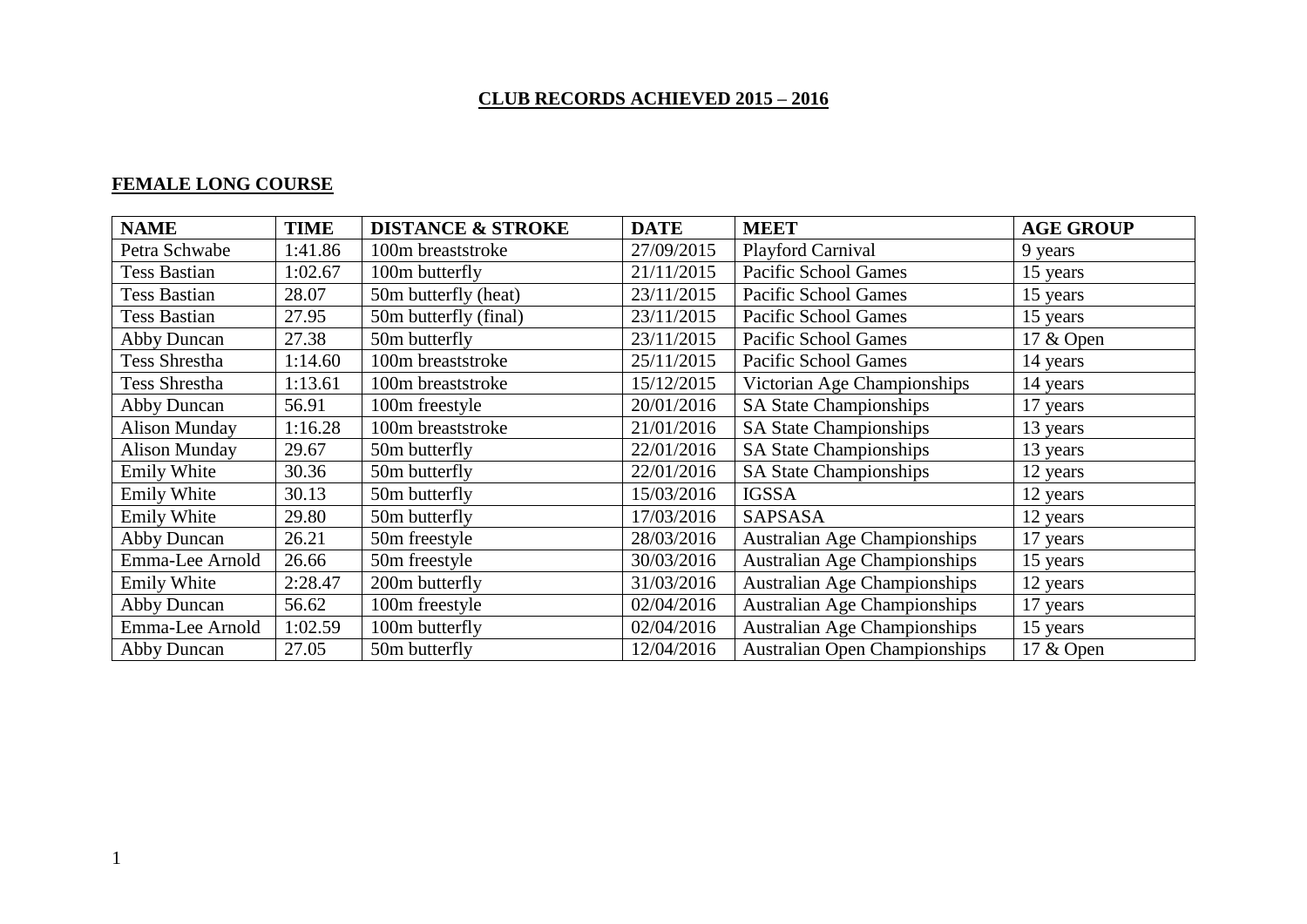## **FEMALE SHORT COURSE**

| <b>NAME</b>         | <b>TIME</b> | <b>DISTANCE &amp; STROKE</b> | <b>DATE</b> | <b>MEET</b>                          | <b>AGE GROUP</b> |
|---------------------|-------------|------------------------------|-------------|--------------------------------------|------------------|
| Tess Shrestha       | 33.41       | 50m breaststroke             | 27/09/2015  | <b>State Teams</b>                   | 14 & 15 years    |
| <b>Emily White</b>  | 2:26.47     | 200m butterfly               | 15/05/2016  | Marion SC Carnival                   | 12 years         |
| <b>Emily White</b>  | 9:30.10     | 800m freestyle               | 11/06/2016  | Starplex-Norwood Interclub           | 12 years         |
| <b>Tess Bastian</b> | 27.63       | 50m butterfly                | 02/07/2016  | Division 1 Meet                      | 16 years         |
| Emily White         | 2:19.54     | 200m butterfly               | 21/07/2016  | SA Short Course Championships        | 13 years         |
| Emilie Muir         | 2:18.15     | 200m backstroke (heat)       | 22/07/2016  | <b>SA Short Course Championships</b> | 13 years         |
| Emilie Muir         | 2:16.85     | 200m backstroke (final)      | 22/07/2016  | <b>SA Short Course Championships</b> | 13 years         |
| <b>Abby Duncan</b>  | 59.57       | 100m butterfly               | 22/07/2016  | <b>SA Short Course Championships</b> | Open             |
| Emilie Muir         | 4:58.27     | 400m individual medley       | 23/07/2016  | <b>SA Short Course Championships</b> | 13 years         |
| <b>Abby Duncan</b>  | 27.10       | 50m butterfly                | 23/07/2016  | <b>SA Short Course Championships</b> | Open             |
| Emily White         | 9:16.31     | 800m freestyle               | 24/07/2016  | <b>SA Short Course Championships</b> | 13 years         |
| Emma-Lee Arnold     | 26.03       | 50m freestyle (lead swimmer  | 24/07/2016  | <b>SA Short Course Championships</b> | 15 & 16 years    |
|                     |             | $4x50m$ F/S relay)           |             |                                      |                  |
| Emma-Lee Arnold     | 25.87       | 50m freestyle                | 23/09/2016  | State Teams SC, Canberra             | 16 years         |
| Emma-Lee Arnold     | 27.48       | 50m butterfly                | 23/09/2016  | State Teams SC, Canberra             | 16 years         |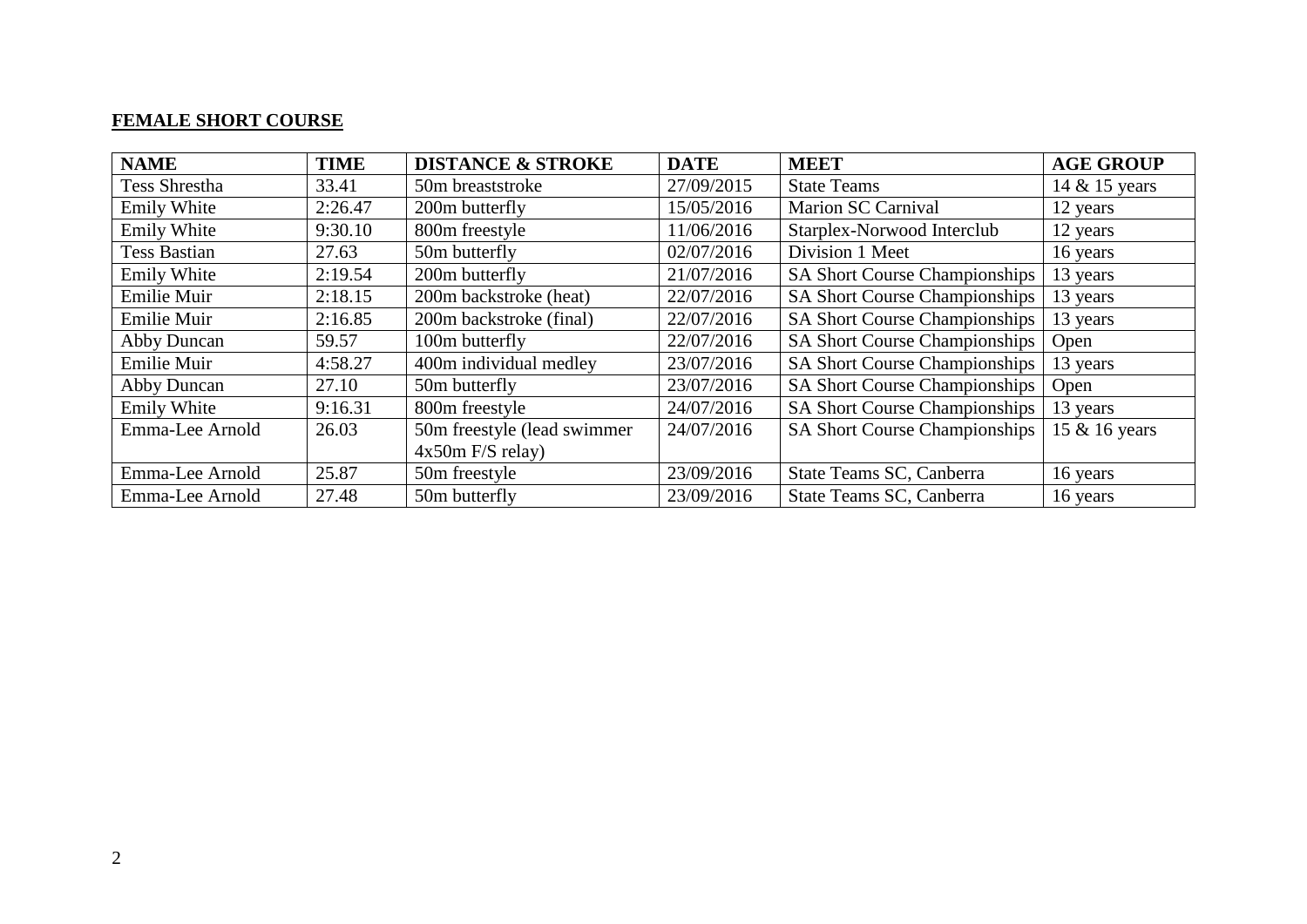## **MALE LONG COURSE**

| <b>NAME</b>          | <b>TIME</b> | <b>DISTANCE &amp; STROKE</b> | <b>DATE</b> | <b>MEET</b>                         | <b>AGE GROUP</b> |
|----------------------|-------------|------------------------------|-------------|-------------------------------------|------------------|
| Liam Bekric          | 32.49       | 50m breaststroke             | 17/10/2015  | All in Meet Summer                  | 14 years         |
| Fergus McLachlan     | 33.03       | 50m butterfly                | 01/11/2015  | Norwood Carnival                    | 11 years         |
| Alexander van de Loo | 32.07       | 50m breaststroke             | 14/11/2015  | Division 1 Meet                     | 15 years         |
| Liam Bekric          | 31.59       | 50m breaststroke             | 23/11/2015  | <b>Pacific School Games</b>         | 14 & 15 years    |
| <b>Jake Nesbitt</b>  | 32.88       | 50m butterfly                | 23/11/2015  | <b>Pacific School Games</b>         | 11 years         |
| Alexander van de Loo | 1:07.63     | 100m breaststroke            | 14/12/2015  | Victorian Age Championships         | 15 years         |
| Fergus McLachlan     | 32.81       | 50m butterfly (first leg of  | 14/12/2015  | Victorian Age Championships         | 11 years         |
|                      |             | 200I/M heat)                 |             |                                     |                  |
| Fergus McLachlan     | 32.27       | 50m butterfly (first leg of  | 14/12/2015  | Victorian Age Championships         | 11 years         |
|                      |             | 200I/M final)                |             |                                     |                  |
| Liam Bekric          | 1:10.25     | 100m breaststroke            | 15/12/2015  | Victorian Age Championships         | 14 years         |
| Alexander van de Loo | 2:29.61     | 200m breaststroke            | 16/12/2015  | Victorian Age Championships         | 15 years         |
| Fergus McLachlan     | 1:11.59     | 100m butterfly (heat)        | 16/12/2015  | Victorian Age Championships         | 11 years         |
| Fergus McLachlan     | 1:10.73     | 100m butterfly (final)       | 16/12/2015  | Victorian Age Championships         | 11 years         |
| <b>Jake Nesbitt</b>  | 10:48.71    | 800m freestyle               | 20/12/2015  | Division 2 Meet                     | 11 years         |
| Fergus McLachlan     | 1:10.17     | 100m butterfly               | 20/01/2016  | <b>SA State Championships</b>       | 11 years         |
| Alexander van de Loo | 30.97       | 50m breaststroke             | 21/01/2016  | <b>SA State Championships</b>       | 16 years         |
| Fergus McLachlan     | 31.62       | 50m butterfly                | 20/02/2016  | Division 1 Meet                     | 11 years         |
| <b>Bowen Zhang</b>   | 38.87       | 50m freestyle                | 27/02/2016  | Marion Fast 50s                     | 8 years          |
| Fergus McLachlan     | 29.44       | 50m freestyle                | 17/03/2016  | <b>SAPSASA</b>                      | 11 years         |
| Fergus McLachlan     | 31.32       | 50m butterfly                | 17/03/2016  | <b>SAPSASA</b>                      | 11 years         |
| <b>Bowen Zhang</b>   | 2:04.36     | 100m breaststroke            | 19/03/2016  | <b>Last Blast of Summer</b>         | 8 years          |
| <b>Bowen Zhang</b>   | 7:08.16     | 400m freestyle               | 19/03/2016  | <b>Last Blast of Summer</b>         | 8 years          |
| Fergus McLachlan     | 28.98       | 50m freestyle                | 19/03/2016  | Last Blast of Summer                | 11 years         |
| Alexander van de Loo | 1:06.85     | 100m breaststroke (heat)     | 29/03/2016  | <b>Australian Age Championships</b> | 16 years         |
| Alexander van de Loo | 1:06.81     | 100m breaststroke (final)    | 29/03/2016  | <b>Australian Age Championships</b> | 16 years         |